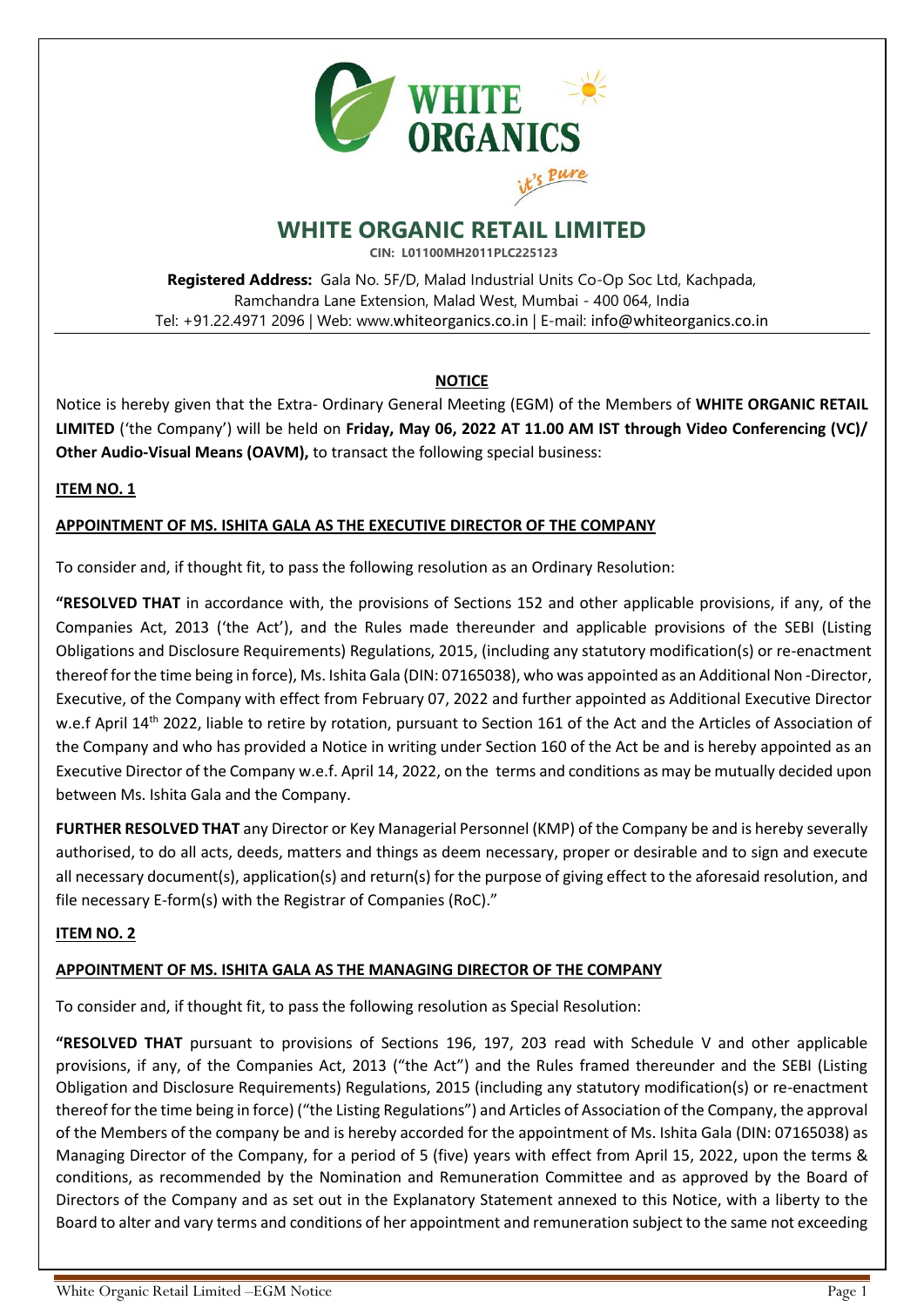the limits specified in section 197 and Schedule V of the Act or any amendment thereto, as may be agreed between the Board of Directors and Ms. Ishita Gala from time to time."

**RESOLVED FURTHER THAT** the Board be and is hereby authorized to take such steps as may be necessary for obtaining necessary approvals - statutory, contractual or otherwise, in relation to the above and to settle all matters arising out of and incidental thereto and to sign and execute deeds, applications, documents and writings that may be required, on behalf of the Company and generally to do all such other acts, deeds, matters and things as may be necessary, proper, expedient or incidental for giving effect to this Resolution."

**"RESOLVED FURTHER THAT** the Board of Directors or Key Managerial Personnel be and is hereby authorized to do all such acts, deeds, matters and things as may be considered necessary, proper or expedient to give effect to this Resolution."

# **ITEM NO. 3**

### **APPOINTMENT OF MS. KARISHMA KAKU (DIN: 07214961) AS A NON- EXECUTIVE DIRECTOR OF THE COMPANY**

To consider and, if thought fit, to pass the following resolution as an Ordinary Resolution:

**"RESOLVED THAT** in accordance with, the provisions of Sections 149 and 152 and other applicable provisions, if any, of the Companies Act, 2013 ('the Act'), and the Rules made thereunder and applicable provisions of the SEBI (Listing Obligations and Disclosure Requirements) Regulations, 2015, (including any statutory modification(s) or re-enactment thereof for the time being in force), Ms. Karishma Kaku (DIN: 07214961), who was appointed as an Additional Director of the Company with effect from April 14, 2022 pursuant to Section 161 of the Act and the Articles of Association of the Company and who has provided a Notice in writing under Section 160 of the Act be and is hereby appointed as a Non-Executive Director of the Company with effect from April 14, 2022, liable to retire by rotation, on the following terms and conditions:

- a) Remuneration as applicable to other Non-Executive Directors of the Company, in addition to the sitting fees for attending the meetings of the Board of Directors thereof, as may be determined by the Board of Directors of the Company, provided however that the aggregate remuneration, including commission, paid to the Directors other than the Managing Director and Whole Time Directors in a financial year shall not exceed one percent of the net profits of the Company, in terms of Section 197 of the Companies Act, 2013 and computed in the manner referred to in Section 198 of the Companies Act, 2013.
- b) Reimbursement of travel, stay and entertainment expenses actually and properly incurred during business as per the Company's policy.

**RESOLVED FURTHER THAT** the Board of Directors or any Key Managerial Personnel of the Company be and is hereby authorised to do all acts and take all such steps as may be necessary, proper or expedient to give effect to this resolution."

**By Order of the Board of Directors For White Organic Retail Limited** 

**Sd/- CS Meghal Mehta Company secretary & Compliance Officer**

**Date: April 14, 2022 Place: Mumbai**

**Registered Office:**

Gala No.5F/D, Malad Industrial Units, Coop Society Limited Kachpada, Ramchandra Lane Extension, Malad (W) Mumbai, Maharashtra - 400064 IN. CIN: L70102MH2011PLC220879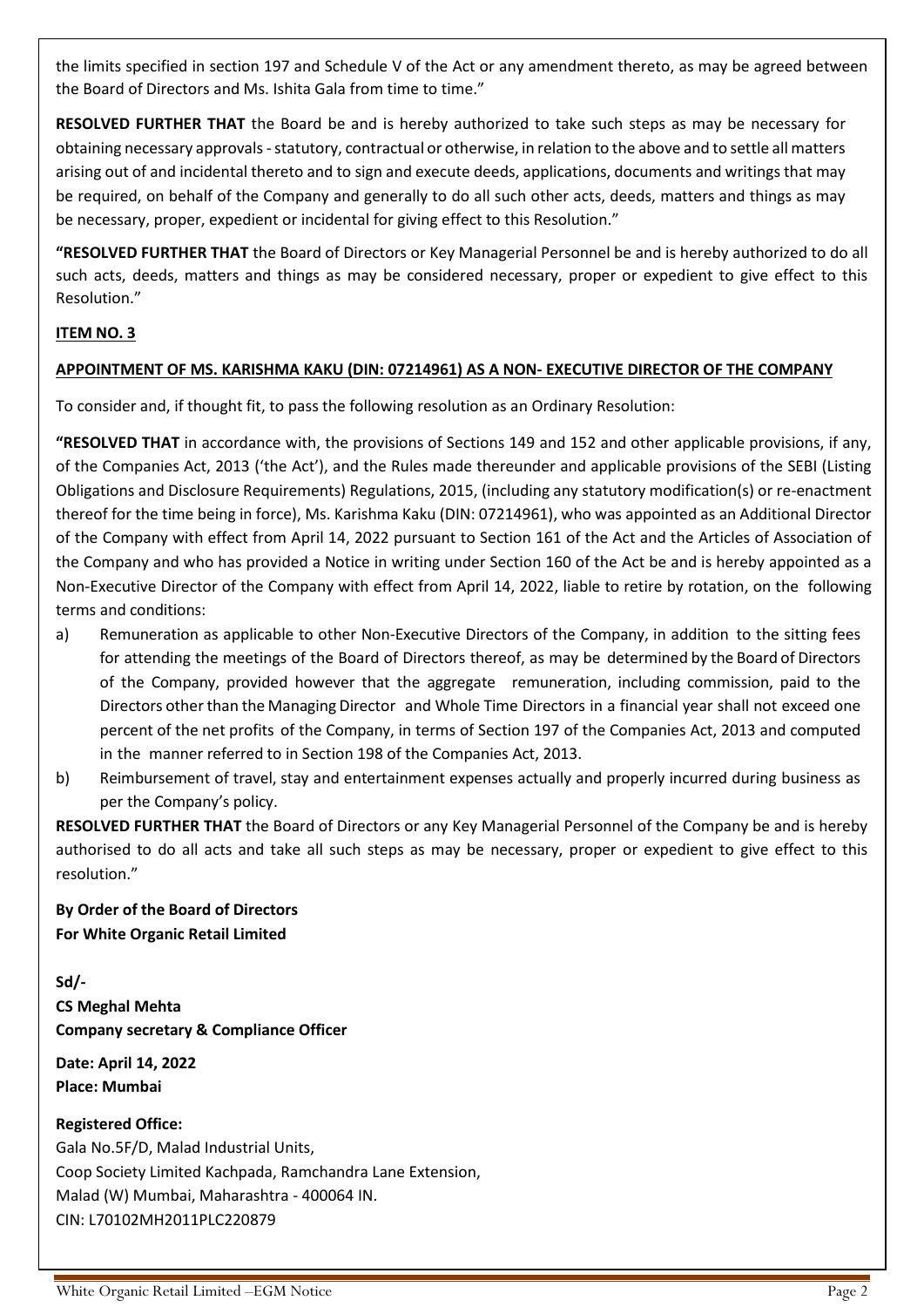#### Notes:

- 1. In view of the continuing COVID-19 pandemic, the Ministry of Corporate Affairs (MCA), vide its General Circular No. 20/2020 dated 5th May, 2020 read with General Circular No. 14/2020 dated 8th April, 2020, General Circular No. 17/2020 dated 13th April, 2020 and General Circular No. 02/2021 dated 13th January, 2021, Circular No. 19/2021 dated December 08, 2021 ("MCA Circulars") and Circular no. SEBI/HO/CFD/CMD1/CIR/P/2020/79 and SEBI/HO/CFD/CMD2/CIR/P/2021/11 issued by the SEBI (SEBI Circular), has permitted holding of General Meetings through Video Conferencing ("VC") or Other Audio Visual Means ("OAVM") without any physical presence of Members at the meeting venue. In compliance with the provisions of the Companies Act, 2013 (the "Act"), SEBI (Listing Obligations and Disclosure Requirements) Regulations, 2015 ("Listing Regulations"), MCA Circulars and SEBI Circular, the said EGM of the Company is being held through VC/OAVM. The deemed venue for the EGM shall be the Registered Office of the Company i.e. Gala No.5F/D, Malad Industrial Units, Co-op Soc Ltd Kachpada, Ramchandra Lane Extension, Malad (West) Mumbai 400064.
- 2. An Explanatory Statement pursuant to Section 102(1) of the Act, in respect of Special Business as set out in Item No. 1, Item No. 2 and Item No. 3 above and the relevant details of the Director seeking appointment above as required by Regulations and 36(3) of the Listing Regulations and Secretarial Standard-2 on General Meetings ("SS-2") issued by the Institute of Company Secretaries of India are annexed hereto.
- 3. Pursuant to the provisions of the Act, a Member entitled to attend and vote at the EGM is entitled to appoint a proxy to attend and vote on his/her behalf and the proxy need not be a Member of the Company. Since this EGM is being held through VC/OAVM, the requirement of physical attendance of Members has been dispensed with. Accordingly, the facility for appointment of proxies by the members will not be available for this EGM and hence the Proxy Form, Attendance Slip and Route Map of the EGM venue are not annexed to this notice.
- 4. The Notice is being sent to all the members whose names appear in the Register of Members/List of Beneficial Owners as on the close of business hours on Friday, April 08, 2022.
- 5. In compliance with the MCA Circulars and SEBI Circular, the Notice of the EGM inter alia indicating the process and manner of electronic voting is being sent to the Members only through electronic mode whose e-mail addresses are registered with the Company/Depositories. Members who have not registered their e-mail addresses are requested to register their e-mail addresses so as to obtain the Notice for General Meetings of the Company.
- 6. The entire Shareholding of the Company is in dematerialized Form.
- 7. As you are aware, in view of the situation arising due to COVID-19 global pandemic, the general meetings of the companies shall be conducted as per the guidelines issued by the Ministry of Corporate Affairs (MCA) vide Circular No. 14/2020 dated April 8, 2020, Circular No.17/2020 dated April 13, 2020 and Circular No. 20/2020 dated May 05, 2020 and Circular No. 19/2021 dated December 08, 2021. The forthcoming EGM will thus be held through video conferencing (VC) or other audio visual means (OAVM). Hence, Members can attend and participate in the ensuing EGM through VC/OAVM.
- 8. Pursuant to the provisions of Section 108 of the Companies Act, 2013 read with Rule 20 of the Companies (Management and Administration) Rules, 2014 (as amended) and Regulation 44 of SEBI (Listing Obligations & Disclosure Requirements) Regulations 2015 (as amended), and MCA Circulars dated April 08, 2020, April 13, 2020 and May 05, 2020 the Company is providing facility of remote e-voting to its Members in respect of the business to be transacted at the EGM. For this purpose, the Company has entered into an agreement with Central Depository Services (India) Limited (CDSL) for facilitating voting through electronic means, as the authorized e-Voting's agency. The facility of casting votes by a member using remote e-voting as well as the e-voting system on the date of the EGM/AGM will be provided by CDSL.
- 9. The Members can join the EGM in the VC/OAVM mode 15 minutes before and after the scheduled time of the commencement of the Meeting by following the procedure mentioned in the Notice. The facility of participation at the EGM through VC/OAVM will be made available to atleast 1000 members on first come first served basis. This will not include large Shareholders (Shareholders holding 2% or more shareholding), Promoters, Institutional Investors, Directors, Key Managerial Personnel, the Chairpersons of the Audit Committee, Nomination and Remuneration Committee and Stakeholders Relationship Committee, Auditors etc. who are allowed to attend the EGM/AGM without restriction on account of first come first served basis.
- 10. The attendance of the Members attending the EGM through VC/OAVM will be counted for the purpose of ascertaining the quorum under Section 103 of the Companies Act, 2013.
- 11. Pursuant to MCA Circular No. 14/2020 dated April 08, 2020, the facility to appoint proxy to attend and cast vote for the members is not available for this EGM. However, in pursuance of Section 112 and Section 113 of the Companies Act, 2013, representatives of the members such as the President of India or the Governor of a State or body corporate can attend the EGM through VC/OAVM and cast their votes through e-voting.
- 12.In line with the Ministry of Corporate Affairs (MCA) Circular No. 17/2020 dated April 13, 2020, the Notice calling the EGM has been uploaded on the website of the Company at http://whiteorganics.co.in/investor-relations.html.The Notice can also be accessed from the websites of the Stock Exchange i.e. BSE Limited at www.bseindia.com respectively. The EGM Notice is also disseminated on the website of CDSL (agency for providing the Remote e-Voting facility and e-voting system during the AGM/EGM) i.e. [www.evotingindia.com.](http://www.evotingindia.com/)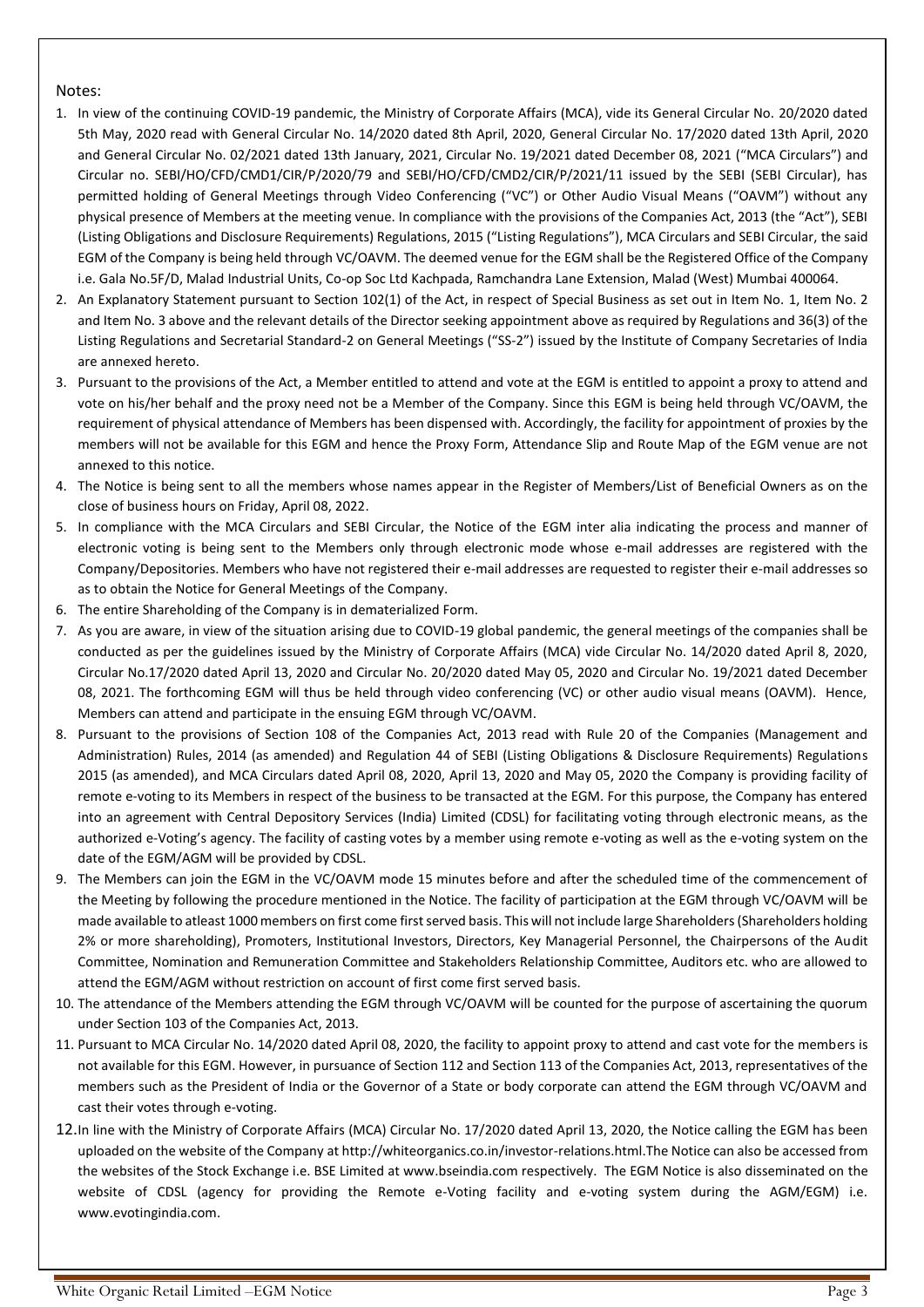### **THE INTRUCTIONS OF SHAREHOLDERS FOR E-VOTING AND JOINING VIRTUAL MEETINGS ARE AS UNDER:**

- (i) The voting period begins on Tuesday, May 03, 2022 at 9.00 AM IST and ends on Friday, May 05, 2022 at 5.00 PM IST. During this period shareholders' of the Company, holding shares either in physical form or in dematerialized form, as on the cut-off date (record date) of April 29, 2022 may cast their vote electronically. The e-voting module shall be disabled by CDSL for voting thereafter.
- (ii) E- Voting shall be open for shareholders during the meeting and until 15 minutes of conclusion of EGM. Shareholders who have already voted prior to the meeting date would not be entitled to vote at the meeting venue.
- (iii) Pursuant to SEBI Circular No. SEBI/HO/CFD/CMD/CIR/P/2020/242 dated 09.12.2020, under Regulation 44 of Securities and Exchange Board of India (Listing Obligations and Disclosure Requirements) Regulations, 2015, listed entities are required to provide remote e-voting facility to its shareholders, in respect of all shareholders' resolutions. However, it has been observed that the participation by the public non-institutional shareholders/retail shareholders is at a negligible level.

Currently, there are multiple e-voting service providers (ESPs) providing e-voting facility to listed entities in India. This necessitates registration on various ESPs and maintenance of multiple user IDs and passwords by the shareholders.

In order to increase the efficiency of the voting process, pursuant to a public consultation, it has been decided to enable e-voting to all the **demat account holders, by way of a single login credential, through their demat accounts/ websites of Depositories/ Depository Participants.** Demat account holders would be able to cast their vote without having to register again with the ESPs, thereby, not only facilitating seamless authentication but also enhancing ease and convenience of participating in e-voting process.

(iv) In terms of SEBI circular no. SEBI/HO/CFD/CMD/CIR/P/2020/242 dated December 9, 2020 on e-Voting facility provided by Listed Companies, Individual shareholders holding securities in demat mode are allowed to vote through their demat account maintained with Depositories and Depository Participants. Shareholders are advised to update their mobile number and email Id in their demat accounts in order to access e-Voting facility.

Pursuant to abovesaid SEBI Circular, Login method for e-Voting and joining virtual meetings for Individual shareholders holding securities in Demat mode CDSL/NSDL is given below:

| <b>Type</b>                                                                    | of   Login Method                                                                                                                                                                                                                                                                                                                                                                                                                                                                                                                                                                                                                                                  |
|--------------------------------------------------------------------------------|--------------------------------------------------------------------------------------------------------------------------------------------------------------------------------------------------------------------------------------------------------------------------------------------------------------------------------------------------------------------------------------------------------------------------------------------------------------------------------------------------------------------------------------------------------------------------------------------------------------------------------------------------------------------|
| shareholders                                                                   |                                                                                                                                                                                                                                                                                                                                                                                                                                                                                                                                                                                                                                                                    |
| Individual<br>Shareholders<br>holding securities<br>in Demat mode<br>with CDSL | Users who have opted for CDSL Easi / Easiest facility, can login through their existing<br>1)<br>user id and password. Option will be made available to reach e-Voting page without<br>any further authentication. The URL for users to login to Easi / Easiest are<br>https://web.cdslindia.com/myeasi/home/login or visit www.cdslindia.com and<br>click on Login icon and select New System Myeasi.                                                                                                                                                                                                                                                             |
|                                                                                | After successful login the Easi / Easiest user will be able to see the e-Voting option<br>2)<br>for eligible companies where the evoting is in progress as per the information<br>provided by company. On clicking the evoting option, the user will be able to see e-<br>Voting page of the e-Voting service provider for casting your vote during the remote<br>e-Voting period or joining virtual meeting & voting during the meeting.<br>Additionally, there is also links provided to access the system of all e-Voting Service<br>Providers i.e. CDSL/NSDL/KARVY/LINKINTIME, so that the user can visit the e-Voting<br>service providers' website directly. |
|                                                                                | If the user is not registered for Easi/Easiest, option to register is available at<br>3)<br>https://web.cdslindia.com/myeasi/Registration/EasiRegistration                                                                                                                                                                                                                                                                                                                                                                                                                                                                                                         |
|                                                                                | Alternatively, the user can directly access e-Voting page by providing Demat<br>4)<br>Account Number and PAN No. from a e-Voting link available on www.cdslindia.com<br>home page or click on https://evoting.cdslindia.com/Evoting/EvotingLogin The<br>system will authenticate the user by sending OTP on registered Mobile & Email as                                                                                                                                                                                                                                                                                                                           |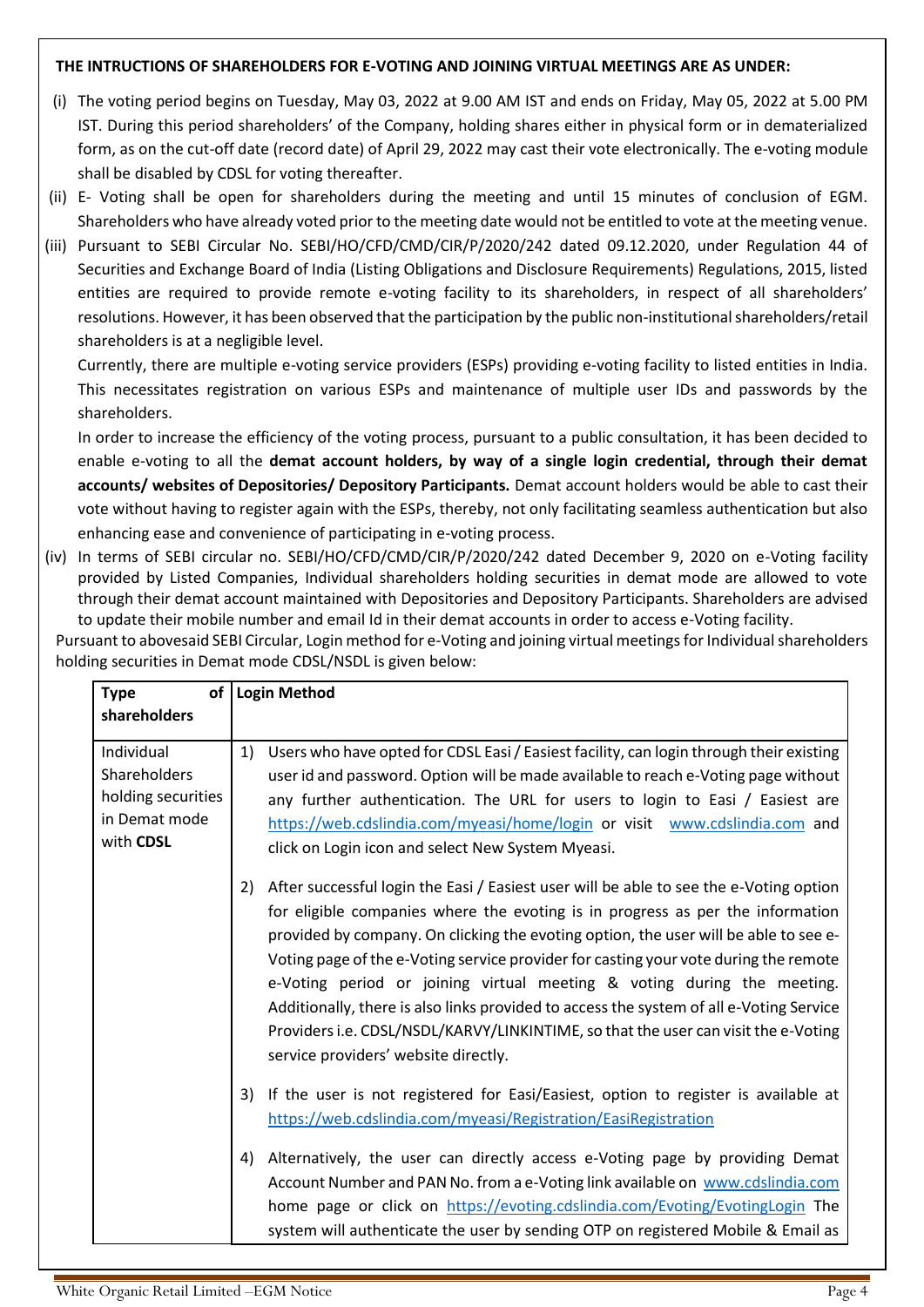|                                                                                                                                             | recorded in the Demat Account. After successful authentication, user will be able<br>to see the e-Voting option where the evoting is in progress and also able to directly<br>access the system of all e-Voting Service Providers.                                                                                                                                                                                                                                                                                                                                                                                                                                                                                                                                                                                                                                                                                                                                                                                                                                                                                                                                                                                                                                                                                                                                                                                                                                                                                                                                                                                                                                                                                                                                                                                                                                                                                                                                                                                                                    |
|---------------------------------------------------------------------------------------------------------------------------------------------|-------------------------------------------------------------------------------------------------------------------------------------------------------------------------------------------------------------------------------------------------------------------------------------------------------------------------------------------------------------------------------------------------------------------------------------------------------------------------------------------------------------------------------------------------------------------------------------------------------------------------------------------------------------------------------------------------------------------------------------------------------------------------------------------------------------------------------------------------------------------------------------------------------------------------------------------------------------------------------------------------------------------------------------------------------------------------------------------------------------------------------------------------------------------------------------------------------------------------------------------------------------------------------------------------------------------------------------------------------------------------------------------------------------------------------------------------------------------------------------------------------------------------------------------------------------------------------------------------------------------------------------------------------------------------------------------------------------------------------------------------------------------------------------------------------------------------------------------------------------------------------------------------------------------------------------------------------------------------------------------------------------------------------------------------------|
| Individual<br>Shareholders<br>holding securities<br>in demat mode<br>with NSDL                                                              | If you are already registered for NSDL IDeAS facility, please visit the e-Services<br>1)<br>website of NSDL. Open web browser by typing the following URL:<br>https://eservices.nsdl.com either on a Personal Computer or on a mobile. Once the<br>home page of e-Services is launched, click on the "Beneficial Owner" icon under<br>"Login" which is available under 'IDeAS' section. A new screen will open. You will<br>have to enter your User ID and Password. After successful authentication, you will<br>be able to see e-Voting services. Click on "Access to e-Voting" under e-Voting<br>services and you will be able to see e-Voting page. Click on company name or e-<br>Voting service provider name and you will be re-directed to e-Voting service<br>provider website for casting your vote during the remote e-Voting period or joining<br>virtual meeting & voting during the meeting.<br>If the user is not registered for IDeAS e-Services, option to register is available at<br>2)<br>https://eservices.nsdl.com. Select "Register Online for IDeAS "Portal or click at<br>https://eservices.nsdl.com/SecureWeb/IdeasDirectReg.jsp<br>Visit the e-Voting website of NSDL. Open web browser by typing the following URL:<br>3)<br>https://www.evoting.nsdl.com/ either on a Personal Computer or on a mobile.<br>Once the home page of e-Voting system is launched, click on the icon "Login" which<br>is available under 'Shareholder/Member' section. A new screen will open. You will<br>have to enter your User ID (i.e. your sixteen digit demat account number hold with<br>NSDL), Password/OTP and a Verification Code as shown on the screen. After<br>successful authentication, you will be redirected to NSDL Depository site wherein<br>you can see e-Voting page. Click on company name or e-Voting service provider<br>name and you will be redirected to e-Voting service provider website for casting<br>your vote during the remote e-Voting period or joining virtual meeting & voting<br>during the meeting |
| Individual<br>Shareholders<br>(holding<br>securities<br>in<br>mode)<br>demat<br>through<br>login<br>their Depository<br><b>Participants</b> | You can also login using the login credentials of your demat account through your<br>Depository Participant registered with NSDL/CDSL for e-Voting facility. After Successful<br>login, you will be able to see e-Voting option. Once you click on e-Voting option, you<br>will be redirected to NSDL/CDSL Depository site after successful authentication,<br>wherein you can see e-Voting feature. Click on company name or e-Voting service<br>provider name and you will be redirected to e-Voting service provider website for<br>casting your vote during the remote e-Voting period or joining virtual meeting & voting<br>during the meeting.                                                                                                                                                                                                                                                                                                                                                                                                                                                                                                                                                                                                                                                                                                                                                                                                                                                                                                                                                                                                                                                                                                                                                                                                                                                                                                                                                                                                 |

**Important note:** Members who are unable to retrieve User ID/ Password are advised to use Forget User ID and Forget Password option available at abovementioned website.

**Helpdesk for Individual Shareholders holding securities in demat mode for any technical issues related to login through Depository i.e. CDSL and NSDL**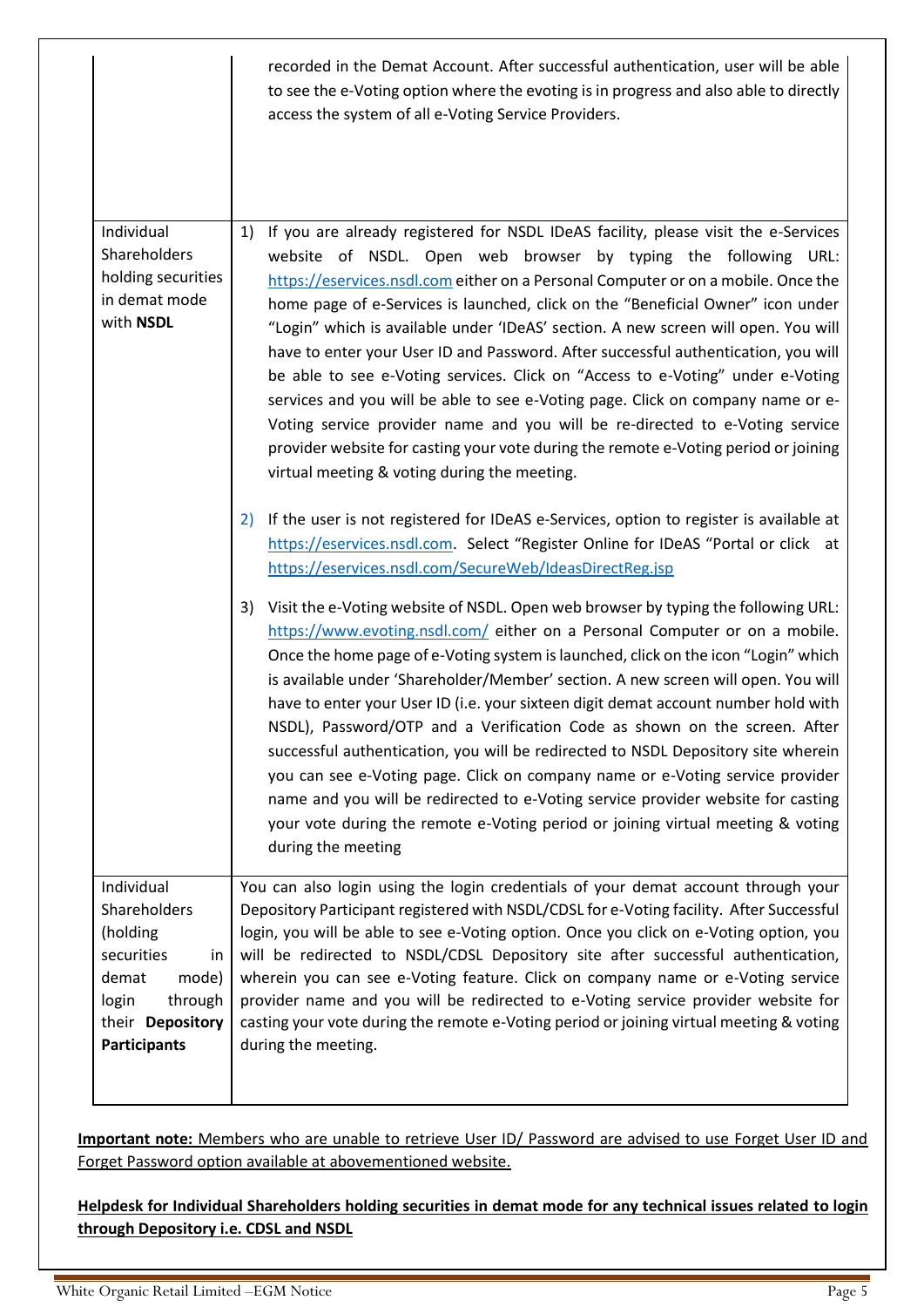| Login type                                                            | <b>Helpdesk details</b>                                                                                                                                                             |  |
|-----------------------------------------------------------------------|-------------------------------------------------------------------------------------------------------------------------------------------------------------------------------------|--|
| Individual Shareholders holding<br>securities in Demat mode with CDSL | Members facing any technical issue in login can contact CDSL<br>helpdesk by sending a request at<br>helpdesk.evoting@cdslindia.comor contact at 022-23058738<br>and 22-23058542-43. |  |
| Individual Shareholders holding<br>securities in Demat mode with NSDL | Members facing any technical issue in login can contact NSDL<br>helpdesk by sending a request at evoting@nsdl.co.in or call at toll<br>free no.: 1800 1020 990 and 1800 22 44 30    |  |

(v) Login method for e-Voting and joining virtual meetings for **Physical shareholders and shareholders other than individual holding in Demat form.**

- 1) The shareholders should log on to the e-voting websit[e www.evotingindia.com.](http://www.evotingindia.com/)
- 2) Click on "Shareholders" module.
- 3) Now enter your User ID
	- a. For CDSL: 16 digits beneficiary ID,
	- b. For NSDL: 8 Character DP ID followed by 8 Digits Client ID,
	- c. Shareholders holding shares in Physical Form should enter Folio Number registered with the Company.
- 4) Next enter the Image Verification as displayed and Click on Login.
- 5) If you are holding shares in demat form and had logged on t[o www.evotingindia.com](http://www.evotingindia.com/) and voted on an earlier e-voting of any company, then your existing password is to be used.
- 6) If you are a first-time user follow the steps given below:

|                   | For Physical shareholders and other than individual shareholders holding shares in Demat.                                                           |  |
|-------------------|-----------------------------------------------------------------------------------------------------------------------------------------------------|--|
| <b>PAN</b>        | Enter your 10 digit alpha-numeric *PAN issued by Income Tax Department (Applicable for<br>both demat shareholders as well as physical shareholders) |  |
|                   | Shareholders who have not updated their PAN with the Company/Depository Participant<br>$\bullet$                                                    |  |
|                   | are requested to use the sequence number sent by Company/RTA or contact                                                                             |  |
|                   | Company/RTA.                                                                                                                                        |  |
| Dividend Bank     | Enter the Dividend Bank Details or Date of Birth (in dd/mm/yyyy format) as recorded in your                                                         |  |
| Details           | demat account or in the company records in order to login.                                                                                          |  |
| <b>OR</b> Date of | If both the details are not recorded with the depository or company, please enter the<br>$\bullet$                                                  |  |
| Birth (DOB)       | member id / folio number in the Dividend Bank details field.                                                                                        |  |

- (vi) After entering these details appropriately, click on "SUBMIT" tab.
- (vii) Shareholders holding shares in physical form will then directly reach the Company selection screen. However, shareholders holding shares in demat form will now reach 'Password Creation' menu wherein they are required to mandatorily enter their login password in the new password field. Kindly note that this password is to be also used by the demat holders for voting for resolutions of any other company on which they are eligible to vote, provided that company opts for e-voting through CDSL platform. It is strongly recommended not to share your password with any other person and take utmost care to keep your password confidential.
- (viii) For shareholders holding shares in physical form, the details can be used only for e-voting on the resolutions contained in this Notice.
- (ix) Click on the EVSN for the relevant <Company Name> on which you choose to vote.
- (x) On the voting page, you will see "RESOLUTION DESCRIPTION" and against the same the option "YES/NO" for voting. Select the option YES or NO as desired. The option YES implies that you assent to the Resolution and option NO implies that you dissent to the Resolution.
- (xi) Click on the "RESOLUTIONS FILE LINK" if you wish to view the entire Resolution details.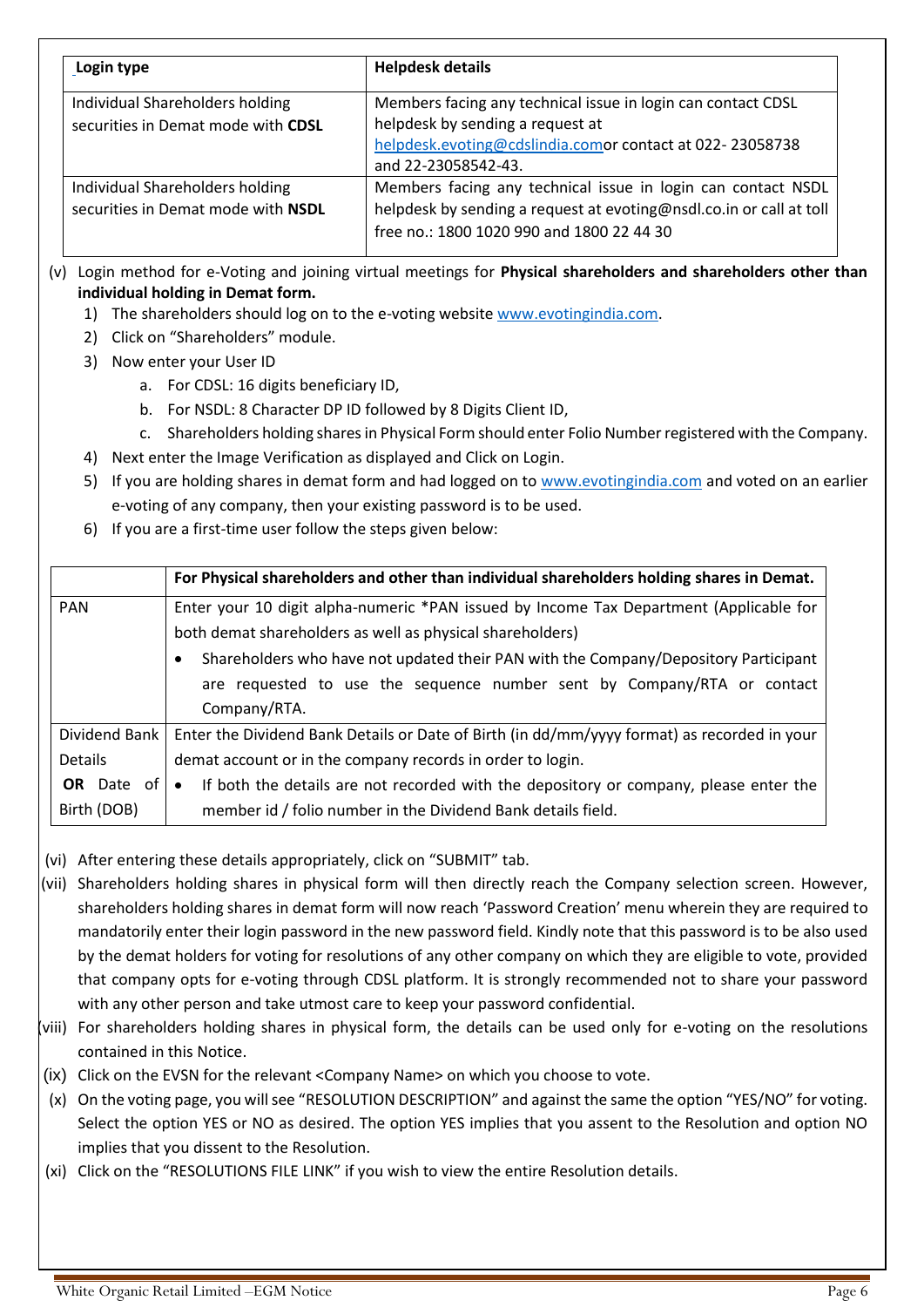- (xii) After selecting the resolution, you have decided to vote on, click on "SUBMIT". A confirmation box will be displayed. If you wish to confirm your vote, click on "OK", else to change your vote, click on "CANCEL" and accordingly modify your vote.
- (xiii) Once you "CONFIRM" your vote on the resolution, you will not be allowed to modify your vote.
- (xiv) You can also take a print of the votes cast by clicking on "Click here to print" option on the Voting page.
- (xv) If a demat account holder has forgotten the login password then Enter the User ID and the image verification code and click on Forgot Password & enter the details as prompted by the system.
- (xvi) **Additional Facility for Non – Individual Shareholders and Custodians –For Remote Voting only.**
	- Non-Individual shareholders (i.e. other than Individuals, HUF, NRI etc.) and Custodians are required to log on to [www.evotingindia.com](http://www.evotingindia.com/) and register themselves in the "Corporates" module.
	- A scanned copy of the Registration Form bearing the stamp and sign of the entity should be emailed to [helpdesk.evoting@cdslindia.com.](mailto:helpdesk.evoting@cdslindia.com)
	- After receiving the login details a Compliance User should be created using the admin login and password. The Compliance User would be able to link the account(s) for which they wish to vote on.
	- The list of accounts linked in the login should be mailed to helpdesk.evoting@cdslindia.com and on approval of the accounts they would be able to cast their vote.
	- A scanned copy of the Board Resolution and Power of Attorney (POA) which they have issued in favour of the Custodian, if any, should be uploaded in PDF format in the system for the scrutinizer to verify the same.
	- Alternatively Non Individual shareholders are required to send the relevant Board Resolution/ Authority letter etc. together with attested specimen signature of the duly authorized signatory who are authorized to vote, to the Scrutinizer and to the Company at the email address viz; info@whiteorganics.co.in (designated email address by Company), if they have voted from individual tab & not uploaded same in the CDSL e-voting system for the scrutinizer to verify the same.

# **INSTRUCTIONS FOR SHAREHOLDERS ATTENDING THE AGM/EGM THROUGH VC/OAVM & E-VOTING DURING MEETING ARE AS UNDER:**

- 1. The procedure for attending meeting & e-Voting on the day of the AGM/ EGM is same as the instructions mentioned above for e-voting.
- 2. The link for VC/OAVM to attend meeting will be available where the EVSN of Company will be displayed after successful login as per the instructions mentioned above for e-voting.
- 3. Shareholders who have voted through Remote e-Voting will be eligible to attend the meeting. However, they will not be eligible to vote at the AGM/EGM.
- 4. Shareholders are encouraged to join the Meeting through Laptops / IPads for better experience.
- 5. Further shareholders will be required to allow Camera and use Internet with a good speed to avoid any disturbance during the meeting.
- 6. Please note that Participants Connecting from Mobile Devices or Tablets or through Laptop connecting via Mobile Hotspot may experience Audio/Video loss due to Fluctuation in their respective network. It is therefore recommended to use Stable Wi-Fi or LAN Connection to mitigate any kind of aforesaid glitches.
- 7. Shareholders who would like to express their views/ask questions during the meeting may register themselves as a speaker by sending their request in advance atleast **3 days prior to meeting** mentioning their name, demat account number/folio number, email id, mobile number at info@whiteorganics.co.in. The shareholders who do not wish to speak during the EGM but have queries may send their queries in advance **3 days prior to meeting** mentioning their name, demat account number/folio number on the above email id, company email id). These queries will be replied to by the Company suitably by email.
- 8. Those shareholders who have registered themselves as a speaker will only be allowed to express their views/ask questions during the meeting.
- 9. Only those shareholders, who are present in the EGM through VC/OAVM facility and have not casted their vote on the Resolutions through remote e-Voting and are otherwise not barred from doing so, shall be eligible to vote through e-Voting system available during the EGM.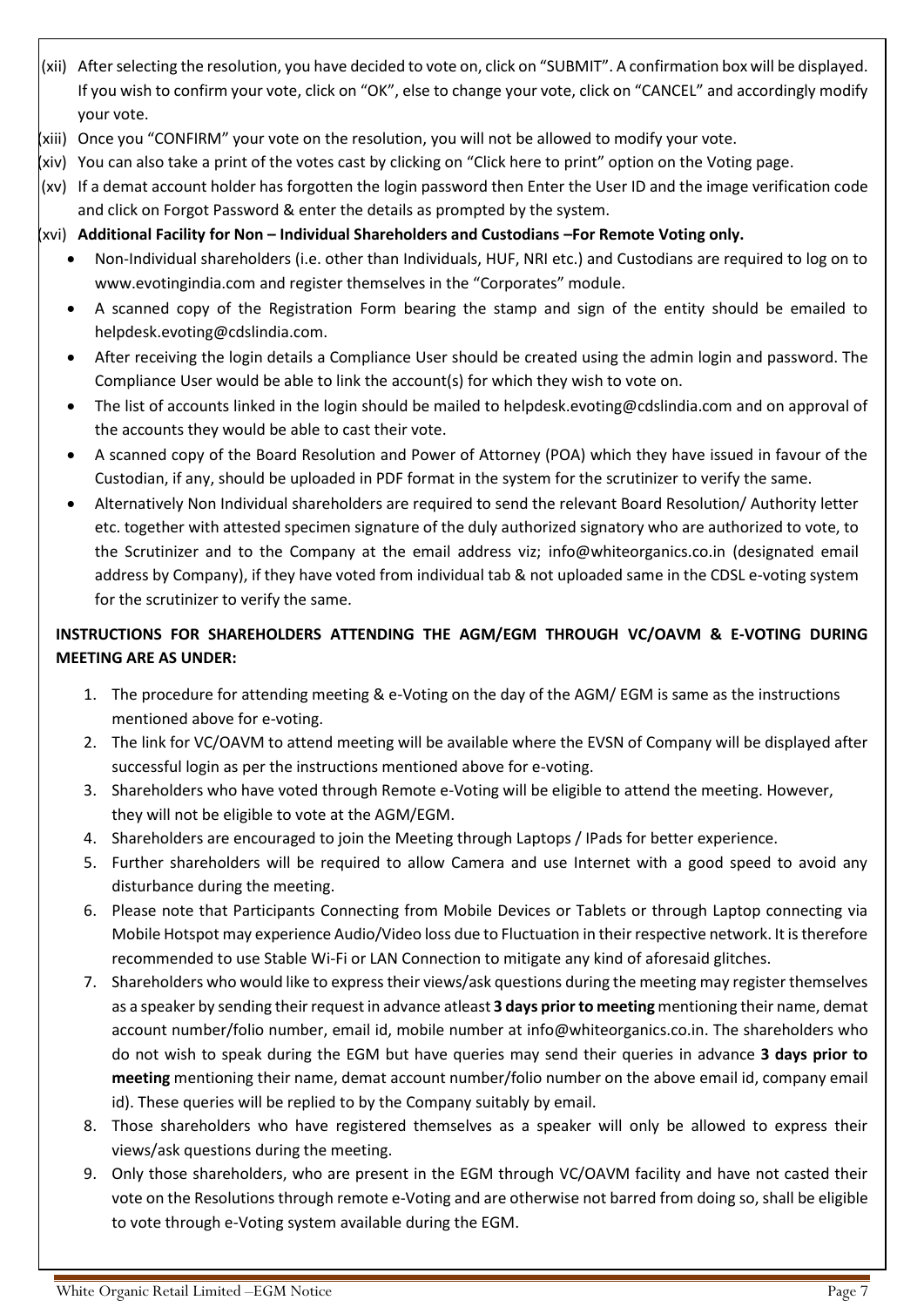10. If any Votes are cast by the shareholders through the e-voting available during the EGM and if the same shareholders have not participated in the meeting through VC/OAVM facility, then the votes cast by such shareholders shall be considered invalid as the facility of e-voting during the meeting is available only to the shareholders attending the meeting.

# **PROCESS FOR THOSE SHAREHOLDERS WHOSE EMAIL/MOBILE NO. ARE NOT REGISTERED WITH THE COMPANY/DEPOSITORIES.**

- 1. For Physical shareholders- please provide necessary details like Folio No., Name of shareholder, scanned copy of the share certificate (front and back), PAN (self attested scanned copy of PAN card), AADHAR (self attested scanned copy of Aadhar Card) by email to Company/RTA email id.
- 2. For Demat shareholders -, Please update your email id & mobile no. with your respective Depository Participant (DP)
- 3. For Individual Demat shareholders Please update your email id & mobile no. with your respective Depository Participant (DP) which is mandatory while e-Voting & joining virtual meetings through Depository.

If you have any queries or issues regarding attending AGM & e-Voting from the CDSL e-Voting System, you can write an email t[o helpdesk.evoting@cdslindia.com](mailto:helpdesk.evoting@cdslindia.com) or contact at 022- 23058738 and 022-23058542/43.

All grievances connected with the facility for voting by electronic means may be addressed to Mr. Rakesh Dalvi, Sr. Manager, (CDSL, ) Central Depository Services (India) Limited, A Wing, 25th Floor, Marathon Futurex, Mafatlal Mill Compounds, N M Joshi Marg, Lower Parel (East), Mumbai - 400013 or send an email to [helpdesk.evoting@cdslindia.com](mailto:helpdesk.evoting@cdslindia.com) or call on 022-23058542/43.

### **GENERAL INFORMATION**

- (i) It is strongly recommended not to share your password with any other person and take utmost care to keep your password confidential. Login to the e-voting website will be disabled upon five unsuccessful attempts to key in the correct password. In such an event, you will need to go through the 'Forgot User Details/Password?' or 'Physical User Reset Password?' option available to reset the password.
- (ii) The Board of Directors of the Company has appointed Ms. Rachana Maru Furia, of M/s. Rachana Maru Furia & Associates, Practicing Company Secretaries (Membership No. FCS- 11530 & CP No.-16210), to act as the Scrutiniser, to scrutinise the entire e-voting process in a fair and transparent manner. The Members desiring to vote through remote e-voting are requested to refer to the detailed procedure given above.
- (iii) The Scrutiniser will submit her report to the Chairman or to any other person authorised by the Chairman after the completion of the scrutiny of the e-voting (votes cast during the EGM and votes cast through remote evoting) not later than 48 hours from the conclusion of EGM.
- (iv) The results of the electronic voting shall be declared to the Stock Exchanges where shares of the Company are listed after the conclusion of EGM. The results along with the Scrutiniser's Report, shall also be placed on the website of the Company.
- (v) Subject to the receipt of requisite number of votes, the resolutions shall be deemed to be passed on the date of EGM May 06, 2022.
- (vi) All the documents referred to in the accompanying Notice and Explanatory Statement, shall be available for inspection through electronic mode, basis the request being sent on info@whiteorganics.co.in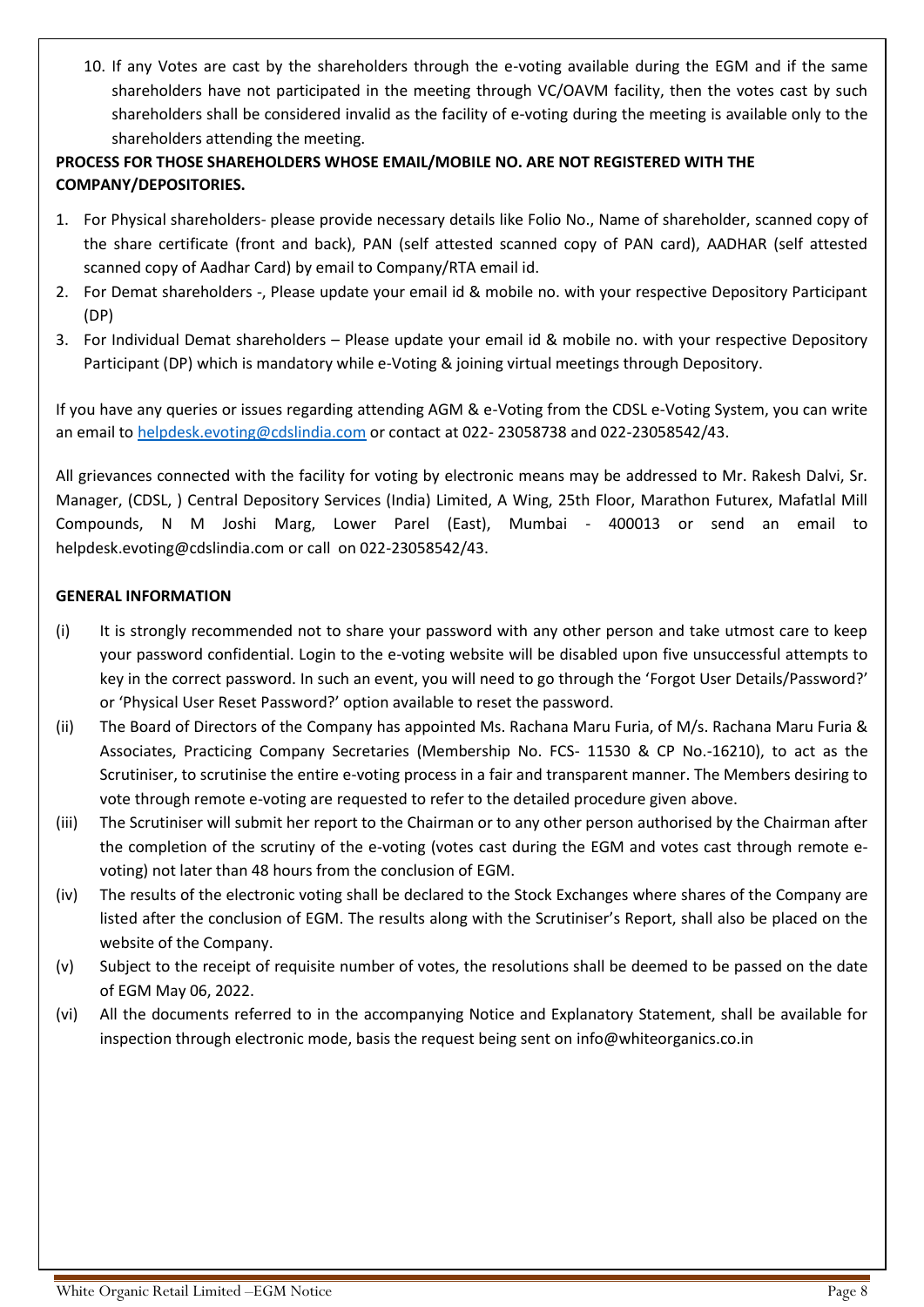**EXPLANATORY STATEMENT IN RESPECT OF THE SPECIAL BUSINESS PURSUANT TO SECTION 102 OF THE COMPANIES ACT, 2013 AND THE SEBI (LISTING OBLIGATION AND DISCLOSURE REQUIREMENTS) REGULATION, 2015 AND SECRETARIAL STANDARDS ON GENERAL MEETING**

Pursuant to the provisions of Section 102 of the Companies Act, 2013 (the "Act"), the SEBI (Listing Obligation and Disclosure Requirements) Regulations, 2015 (the "Listing Regulations") and Secretarial Standard-2 on General Meetings ("SS-2"), the following Explanatory Statement sets out all material facts relating to the Special Businesses as mentioned in Item No 1 and 2 in the accompanying Notice dated April 14, 2022 and forms part of the Notice.

### **ITEM NO. 1 & 2**

Pursuant to the provisions of Section 152 of the Companies Act, 2013 ("the Act") read with Rule 8, 9 & 14 of Companies (Appointment and Qualification of Directors) Rules 2014 and other applicable provisions, Ms. Ishita Gala (DIN: 07165038) was appointed as an Additional Non-Executive Director by the Board of the Company with effect from February 07, 2022, upon the recommendation of the Nomination and Remuneration Committee.

The Board of Directors, at the meeting had received resignation of Mr, Darshak Rupani from the post of Managing Director of the Company and to fill in the vacancy for the Post of Managing Director of the Company, it was proposed to appoint Ms. Ishita Gala as the Managing Director of the Company.

Hence, Pursuant to the provisions of section 2(54) of the Companies Act, 2013 for appointment of individual as Managing Director, Ms. Ishita Gala is required to be appointed as Executive Director of the Company. Thus, the Board of Directors, at their meeting held on April 14, 2022, on recommendation of the Nomination and Remuneration Committee, approved the change in designation of Ms. Ishita Gala as Additional Director, Executive as it was also proposed to appoint her as the Managing Director of the Company at the meeting.

Pursuant to amendment (effective from 1<sup>st</sup> January, 2022) to Regulation 17(1C) of SEBI (Listing Obligations & Disclosure Requirements) Regulations, 2015, Ms. Ishita Gala shall hold office until the date of next Annual General Meeting or for a period of three months from the date of appointment, whichever is earlier. Hence, considering the requirement of Companies Act, 2013 and SEBI (Listing Obligations & Disclosure Requirements) Regulations, 2015, approval of members of the Company be and is hereby sought to appoint Ms. Ishita Gala as Director of the Company under **Item No. 1.**

The Board proposes to appoint Ms. Ishita Gala as the Managing Director of the Company to which consent of Ms. Ishita Gala has been received and the Board at its meeting held on April 14, 2022, have also approved the same subject to the approval of the Members.

The said appointment will be in terms with Section 196 and 197 of the Act along with the Rules framed thereunder and read with Schedule IV of the Act for a term of 5 years commencing from April 15, 2022, to April 14, 2027.

COMMISSION: If any, at a rate that the percentage limit of the net profit of the Company as specified in the Companies Act 2013.

REMUNERATION: The total remuneration, if any, for any year shall not exceed percentage limit of the net profits of the Company as specified in the Companies Act, 2013, calculated in accordance with Section 198, subject to the overall ceiling prescribed under Section 197 read with Section I of Part II of Schedule V of the Companies Act, 2013, as existing or modified or re-enacted.

She shall not be entitled to receive sitting fees for attending meetings of the Board of Directors or Committee thereof.

She is not disqualified from being appointed as Director in terms of Section 164 of the Act.

The brief profile of Ms. Ishita Gala as per Regulation 36(3) of SEBI (Listing Obligations & Disclosure Requirements), 2015 is annexed to the Notice as Annexure A.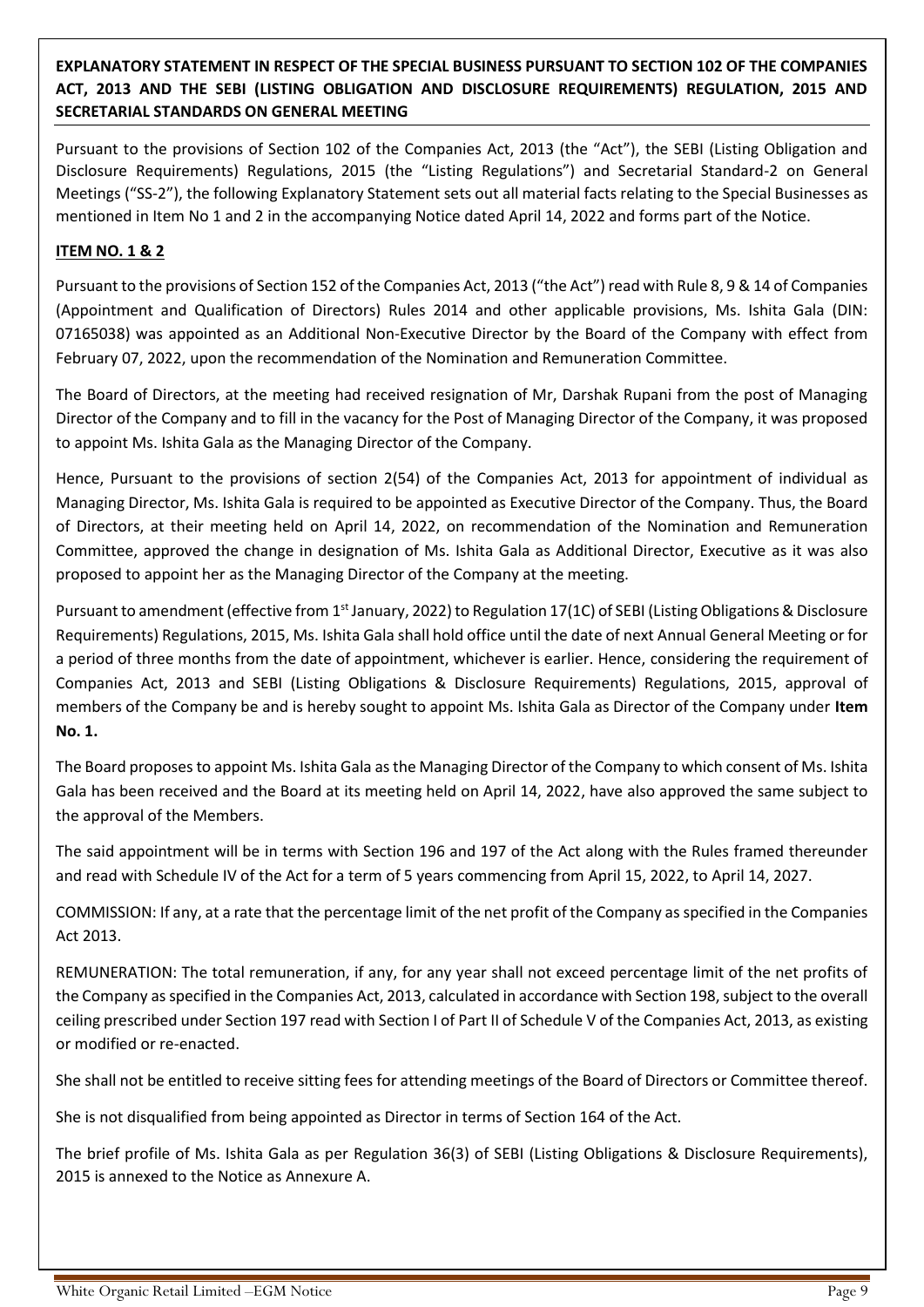Ms. Ishita Gala, brings in immense experience in retail segment and has lead the Suumaya Group from the front by being it's promoter and ex- Managing Director of Suumaya Industries Limited. Her appointment as the Managing Director of your Company is highly beneficial for its' growth.

The appointment of Ms. Ishita Gala as Managing Director is now being placed before the Members for their approval in **Item No. 2.**

All the relevant documents, contracts, the terms and conditions of appointment of Ms. Ishita Gala as the Managing Director of the Company shall be open for inspection by the Members at the Corporate Office of the Company between 11:00 a.m. to 4:00 p.m. on all working day, (Monday to Friday) except Saturdays, Sundays and holidays up to the date of Extra- Ordinary General Meeting and the same shall be available at the time of the said Meeting.

Your directors recommend the resolution for approval of members.

All of the Directors of the Company or their relatives is concerned or interested in the proposed resolution except to the extent of their shareholding.

# **ITEM NO. 3**

The Board of Directors, based on the recommendation of Nomination and Remuneration Committee and subject to approval of the Members pursuant to under Section 149 and 152 of the Companies Act, 2013 and the Articles of Association of the Company, approved the appointment of Ms. Karishma Kaku (DIN: 07214961), as an additional Non-Executive Director of the Company, with effect from April 14, 2022. Pursuant to amendment (effective from 1st January, 2022) to Regulation 17(1C) of SEBI (Listing Obligations & Disclosure Requirements) Regulations, 2015, Ms. Karishma Kau shall hold office until the date of next Annual General Meeting or for a period of three months from the date of appointment, whichever is earlier.

Ms. Karishma Kaku is eligible to be appointed as Non-Executive Director and is not disqualified in terms of section 164 of the Companies Act, 2013. The Company has received a notice under Section 160 of the Companies Act, 2013 from her signifying her candidature as a Non-Executive Director of the Company.

Ms. Karishma Kaku has consented to act as a Non- Executive Director of the Company whose office shall be liable to retire by rotation, on the following terms and conditions:

- a. Remuneration as applicable to other Non-Executive Directors of the Company, in addition to the sitting fees for attending the meetings of the Board of Directors thereof, as may be determined by the Board of Directors of the Company, provided however that the aggregate remuneration, including commission, paid to the Directors other than the Managing Director and Whole Time Directors in a financial year shall not exceed one percent of the net profits of the Company, in terms of Section 197 of the Companies Act, 2013 and computed in the manner referred to in Section 198 of the Companies Act, 2013.
- b. Reimbursement of travel, stay and entertainment expenses actually and properly incurred in the course of business as per the Company's policy.

All the relevant documents, contracts, the terms and conditions of appointment of Ms. Karishma Kaku as Non-Executive Director of the Company shall be open for inspection by the Members at the Registered Office of the Company between 11:00 a.m. to 4:00 p.m. on all working day, (Monday to Friday) except Saturdays, Sundays and holidays up to the date of Extra Ordinary General Meeting and the same shall be available at the time of the Meeting.

The brief profile of Ms. Karishma Kaku as per Regulation 36(3) of SEBI (Listing Obligations & Disclosure Requirements), 2015 is annexed to the Notice as Annexure A.

The Board considers that Ms. Karishma Kaku's association would be of immense benefit to the Company as the Non-Executive Director.

All of the Directors of the Company or their relatives is concerned or interested in the proposed resolution except to the extent of their shareholding.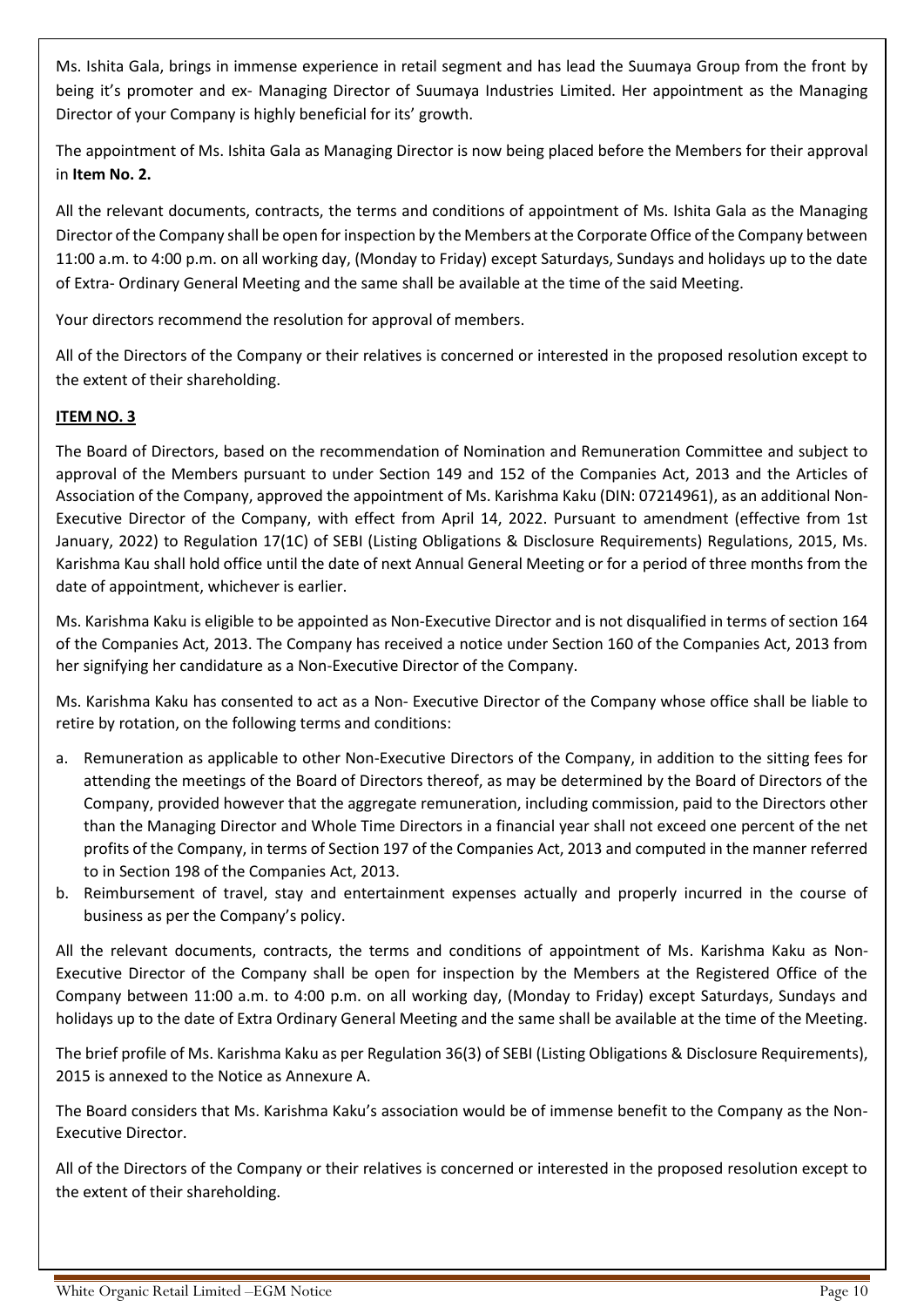**By Order of the Board of Directors For White Organic Retail Limited** 

**Sd/-**

**CS Meghal Mehta Company secretary & Compliance Officer**

**Date: April 14, 2022 Place: Mumbai**

**Date**: 14<sup>th</sup> April, 2022

**Registered office:** 

Gala No. 5F/D, Malad Industrial Units Co-Op Soc Ltd, Kachpada, Ramchandra Lane Extension, Malad West, Mumbai - 400 064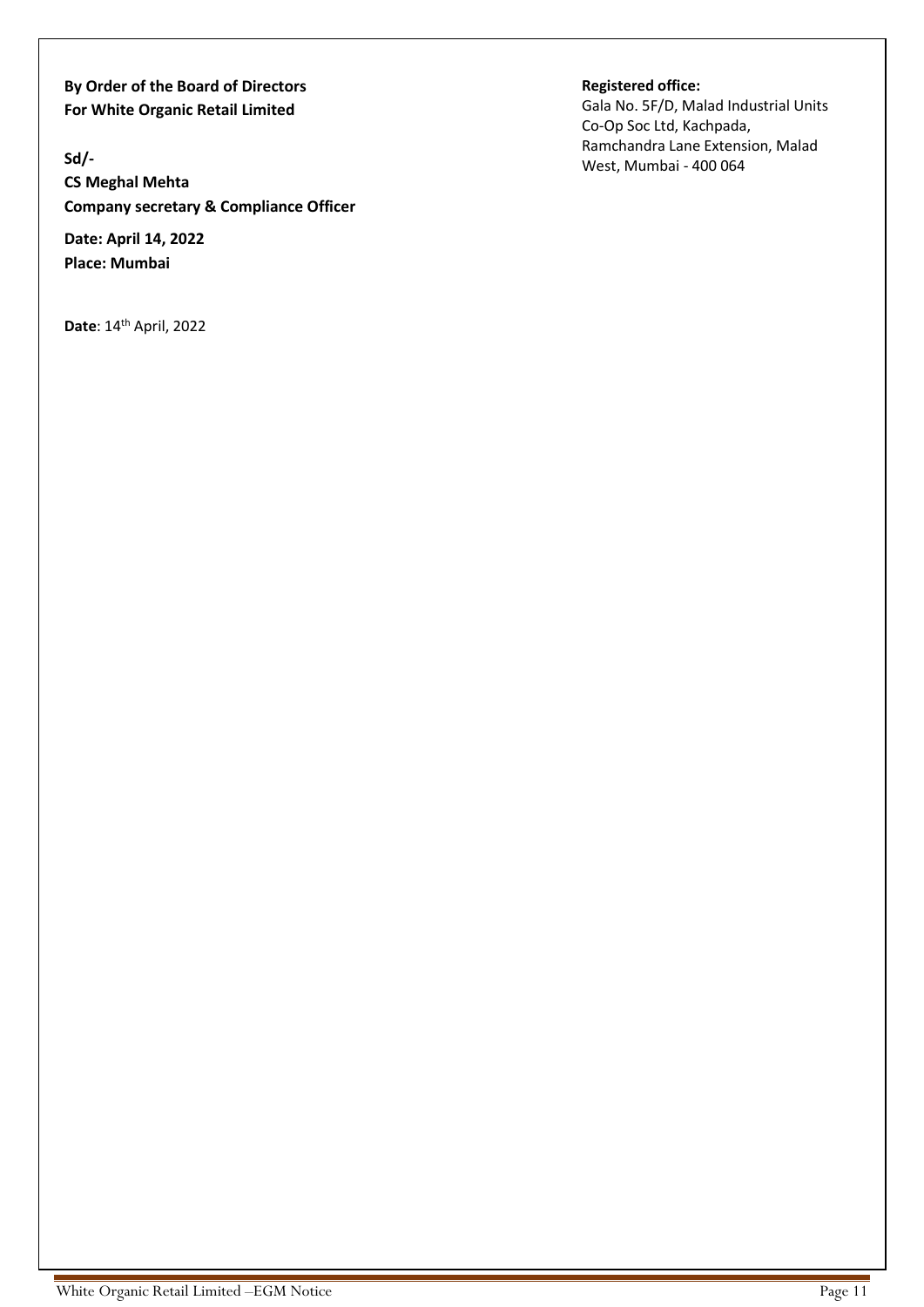### **Annexure A to the Notice**

Details of Directors seeking Appointment Extra- Ordinary General Meeting pursuant to 36(3) of the Sebi (Listing Obligations and Disclosure Requirements) Regulations, 2015 and Secretarial Standard- 2 on General Meetings are as under:

| 1. | <b>Name of the Director</b>                                                                              | Ms. Ishita Gala (DIN: 07165038)                                                                                                                                                                                                                                                                                                                                                                                                                                                                                              | Ms. Karishma Kaku                                                                                                                                                                                                                                                                                                                          |
|----|----------------------------------------------------------------------------------------------------------|------------------------------------------------------------------------------------------------------------------------------------------------------------------------------------------------------------------------------------------------------------------------------------------------------------------------------------------------------------------------------------------------------------------------------------------------------------------------------------------------------------------------------|--------------------------------------------------------------------------------------------------------------------------------------------------------------------------------------------------------------------------------------------------------------------------------------------------------------------------------------------|
| 2. | Age                                                                                                      | 28 years                                                                                                                                                                                                                                                                                                                                                                                                                                                                                                                     | 31 years                                                                                                                                                                                                                                                                                                                                   |
| 3. | <b>Qualifications</b>                                                                                    | B.Com and Semi- qualified<br>Actuary                                                                                                                                                                                                                                                                                                                                                                                                                                                                                         | <b>B.Com and Semi Qualified Chartered</b><br>Accountant                                                                                                                                                                                                                                                                                    |
| 4. | Date of Appointment<br>on the Board                                                                      | February 07, 2022 and change in<br>designation on April 14, 2022                                                                                                                                                                                                                                                                                                                                                                                                                                                             | April 14, 2022                                                                                                                                                                                                                                                                                                                             |
| 5. | Shareholding in the<br><b>Company as on March</b><br>31, 2022                                            | Nil                                                                                                                                                                                                                                                                                                                                                                                                                                                                                                                          | Nil                                                                                                                                                                                                                                                                                                                                        |
| 6. | <b>Brief resume including</b><br>profile, experience and<br>expertise in specific<br>functional areas    | Gala is a<br>Ishita<br>Commerce<br>Graduate and a Semi- Actuary.<br>She is a young entrepreneur and<br>a promoter and ex- Managing<br>Director of Suumaya Industries<br>Limited. She currently looks after<br>the textiles and retail segments<br>of Suumaya Group. A young and<br>dynamic entrepreneur, she has<br>led Suumaya from the front. Has<br>wide exposure and experience in<br>the field of textiles and apparels<br>an expert<br>in<br>business<br>and<br>administration<br>and<br>human<br>resource management. | Ms. Karishma Kaku is a commerce<br>graduate and a semi- qualified Chartered<br>She<br>has<br>Accountant.<br>immense<br>experience in the field of Accounts,<br>Taxation and Finance. She was the CFO<br>of Suumaya Industries Limited. She is<br>associated<br>accounts<br>and<br>as<br>tax<br>consultant with a few organisations.        |
| 7. | Disclosure of inter-se<br>relationship between<br>directors<br>and<br>key<br>managerial personnel        | She is the sister-in-law of Ms.<br>Karishma Kaku, Non- Executive<br>Director of the Company.                                                                                                                                                                                                                                                                                                                                                                                                                                 | She is the sister-in-law of Ms. Ishita Gala,<br>Managing Director of the Company.                                                                                                                                                                                                                                                          |
| 8. | Directorship held in<br>other<br>companies<br>(including the Listed<br>Entities) as on March<br>31, 2022 | Suumaya Corporation<br>Limited (Formerly known as<br>Rangoli Tradecomm Limited)<br>Suumaya Agro Limited<br>$\overline{\phantom{a}}$<br>Hence Agro Development<br>Limited<br>Ganadhip Wholeseller<br>Private Limited<br>Suumaya Protective Texcorp<br>Limited<br>Suumaya Consumer<br><b>Beverages Limited</b><br>Suumaya Trans Logistics<br>Limited<br>Suumaya Agro Warehousing<br>Limited<br>Suumaya Retail Limited                                                                                                          | <b>Sungold Capital Limited</b><br>Suumaya Consumer Beverages<br>Limited<br>Suumaya Fabrics Limited<br>Musk Investments Private Limited<br>Suumaya Capital Limited<br>Suumaya Infotech Private Limited<br>Om Sai Nityanand Management<br><b>Private Limited</b><br><b>Olympus Fintax Solutions Private</b><br>Limited<br>Suumaya Foundation |